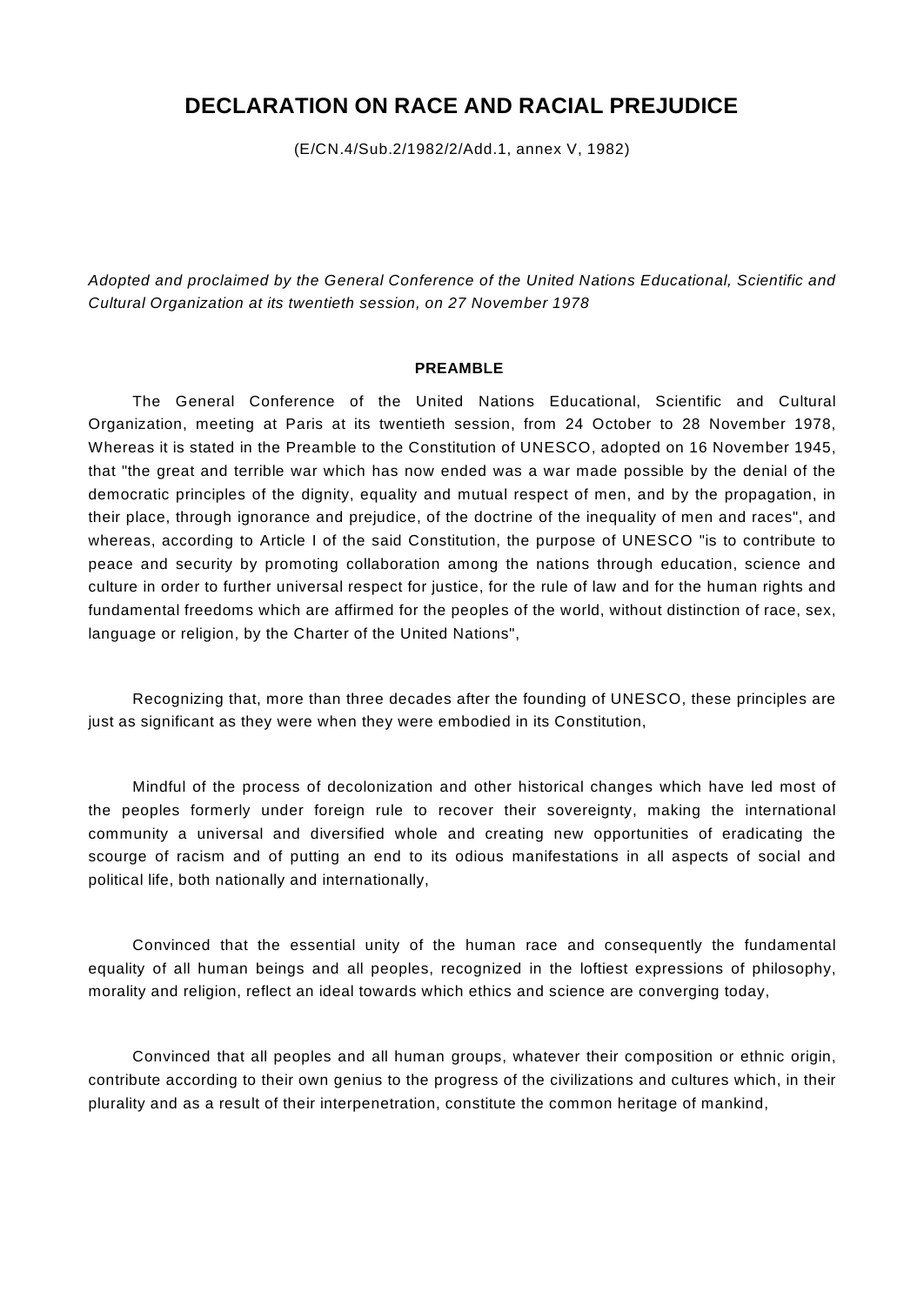Confirming its attachment to the principles proclaimed in the United Nations Charter and the Universal Declaration of Human Rights and its determination to promote the implementation of the International Covenants on Human Rights as well as the Declaration on the Establishment of a New International Economic Order,

Determined also to promote the implementation of the United Nations Declaration and the International Convention on the Elimination of All Forms of Racial Discrimination,

Noting the Convention on the Prevention and Punishment of the Crime of Genocide, the International Convention on the Suppression and Punishment of the Crime of Apartheid and the Convention on the Non-Applicability of Statutory Limitations to War Crimes and Crimes against Humanity,

Recalling also the international instruments already adopted by UNESCO, including in particular the Convention and Recommendation against Discrimination in Education, the Recommendation concerning the Status of Teachers, the Declaration of the Principles of International Cultural Cooperation, the Recommendation concerning Education for International Understanding, Co-operation and Peace and Education relating to Human Rights and Fundamental Freedoms, the Recommendations on the Status of Scientific Researchers, and the Recommendation on participation by the people at large in cultural life and their contribution to it,

Bearing in mind the four statements on the race question adopted by experts convened by UNESCO, Reaffirming its desire to play a vigorous and constructive part in the implementation of the programme of the Decade for Action to Combat Racism and Racial Discrimination, as defined by the General Assembly of the United Nations at its twenty-eighth session,

Noting with the gravest concern that racism, racial discrimination, colonialism and apartheid continue to afflict the world in ever-changing forms, as a result both of the continuation of legislative provisions and government and administrative practices contrary to the principles of human rights and also of the continued existence of political and social structures, and of relationships and attitudes, characterized by injustice and contempt for human beings and leading to the exclusion, humiliation and exploitation, or to the forced assimilation, of the members of disadvantaged groups,

Expressing its indignation at these offences against human dignity, deploring the obstacles they place in the way of mutual understanding between peoples and alarmed at the danger of their seriously disturbing international peace and security,

*Adopts and solemnly proclaims this Declaration on Race and Racial Prejudice:*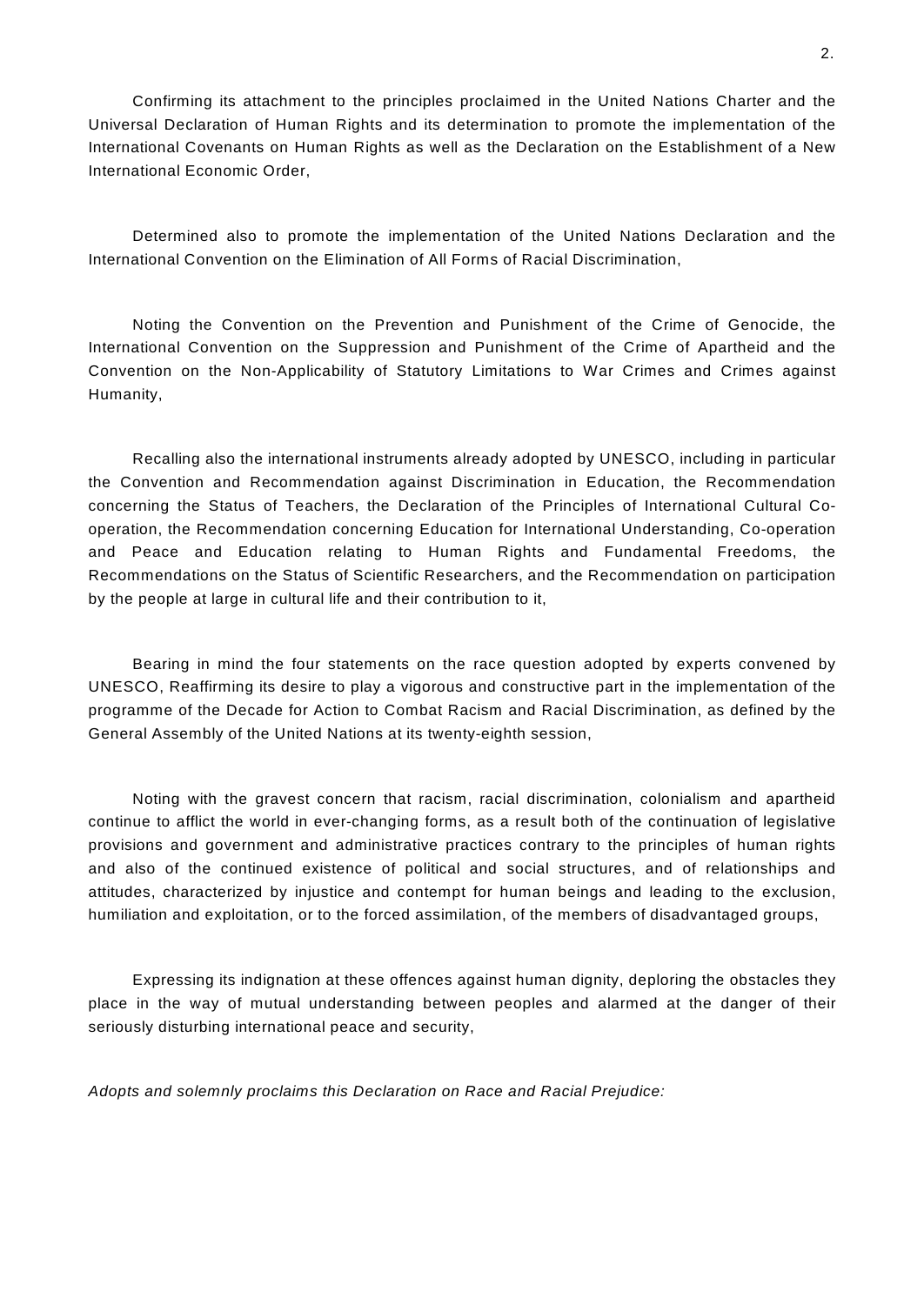#### **Article 1**

- 1. All human beings belong to a single species and are descended from a common stock. They are born equal in dignity and rights and all form an integral part of humanity.
- 2. All individuals and groups have the right to be different, to consider themselves as different and to be regarded as such. However, the diversity of life styles and the right to be different may not, in any circumstances, serve as a pretext for racial prejudice; they may not justify either in law or in fact any discriminatory practice whatsoever, nor provide a ground for the policy of apartheid, which is the extreme form of racism.
- 3. Identity of origin in no way affects the fact that human beings can and may live differently, nor does it preclude the existence of differences based on cultural, environmental and historical diversity nor the right to maintain cultural identity.
- 4. All peoples of the world possess equal faculties for attaining the highest level in intellectual, technical, social, economic, cultural and political development.
- 5. The differences between the achievements of the different peoples are entirely attributable to geographical, historical, political, economic, social and cultural factors. Such differences can in no case serve as a pretext for any rank-ordered classification of nations or peoples.

## **Article 2**

- 1. Any theory which involves the claim that racial or ethnic groups are inherently superior or inferior, thus implying that some would be entitled to dominate or eliminate others, presumed to be inferior, or which bases value judgements on racial differentiation, has no scientific foundation and is contrary to the moral and ethical principles of humanity.
- 2. Racism includes racist ideologies, prejudiced attitudes, discriminatory behaviour, structural arrangements and institutionalized practices resulting in racial inequality as well as the fallacious notion that discriminatory relations between groups are morally and scientifically justifiable; it is reflected in discriminatory provisions in legislation or regulations and discriminatory practices as well as in anti-social beliefs and acts; it hinders the development of its victims, perverts those who practise it, divides nations internally, impedes international cooperation and gives rise to political tensions between peoples; it is contrary to the fundamental principles of international law and, consequently, seriously disturbs international peace and security.
- 3. Racial prejudice, historically linked with inequalities in power, reinforced by economic and social differences between individuals and groups, and still seeking today to justify such inequalities, is totally without justification.

## **Article 3**

Any distinction, exclusion, restriction or preference based on race, colour, ethnic or national origin or religious intolerance motivated by racist considerations, which destroys or compromises the sovereign equality of States and the right of peoples to self-determination, or which limits in an arbitrary or discriminatory manner the right of every human being and group to full development is incompatible with the requirements of an international order which is just and guarantees respect for human rights; the right to full development implies equal access to the means of personal and collective advancement and fulfilment in a climate of respect for the values of civilizations and cultures, both national and world-wide.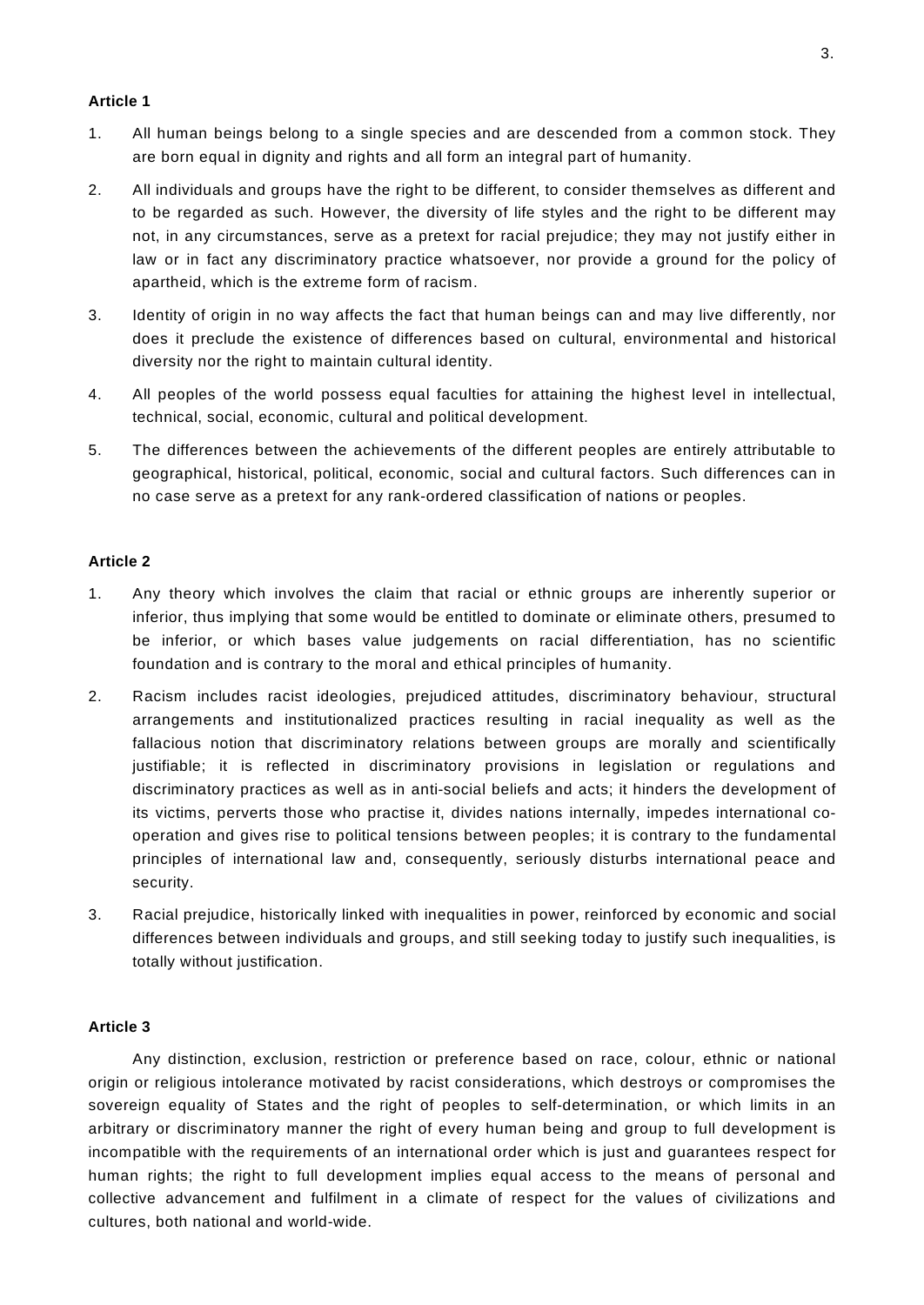#### **Article 4**

- 1. Any restriction on the complete self-fulfilment of human beings and free communication between them which is based on racial or ethnic considerations is contrary to the principle of equality in dignity and rights; it cannot be admitted.
- 2. One of the most serious violations of this principle is represented by apartheid, which, like genocide, is a crime against humanity, and gravely disturbs international peace and security.
- 3. Other policies and practices of racial segregation and discrimination constitute crimes against the conscience and dignity of mankind and may lead to political tensions and gravely endanger international peace and security.

#### **Article 5**

- 1. Culture, as a product of all human beings and a common heritage of mankind, and education in its broadest sense, offer men and women increasingly effective means of adaptation, enabling them not only to affirm that they are born equal in dignity and rights, but also to recognize that they should respect the right of all groups to their own cultural identity and the development of their distinctive cultural life within the national and international contexts, it being understood that it rests with each group to decide in complete freedom on the maintenance, and, if appropriate, the adaptation or enrichment of the values which it regards as essential to its identity.
- 2. States, in accordance with their constitutional principles and procedures, as well as all other competent authorities and the entire teaching profession, have a responsibility to see that the educational resources of all countries are used to combat racism, more especially by ensuring that curricula and textbooks include scientific and ethical considerations concerning human unity and diversity and that no invidious distinctions are made with regard to any people; by training teachers to achieve these ends; by making the resources of the educational system available to all groups of the population without racial restriction or discrimination; and by taking appropriate steps to remedy the handicaps from which certain racial or ethnic groups suffer with regard to their level of education and standard of living and in particular to prevent such handicaps from being passed on to children.
- 3. The mass media and those who control or serve them, as well as all organized groups within national communities, are urged-with due regard to the principles embodied in the Universal Declaration of Human Rights, particularly the principle of freedom of expression-to promote understanding, tolerance and friendship among individuals and groups and to contribute to the eradication of racism, racial discrimination and racial prejudice, in particular by refraining from presenting a stereotyped, partial, unilateral or tendentious picture of individuals and of various human groups. Communication between racial and ethnic groups must be a reciprocal process, enabling them to express themselves and to be fully heard without let or hindrance. The mass media should therefore be freely receptive to ideas of individuals and groups which facilitate such communication.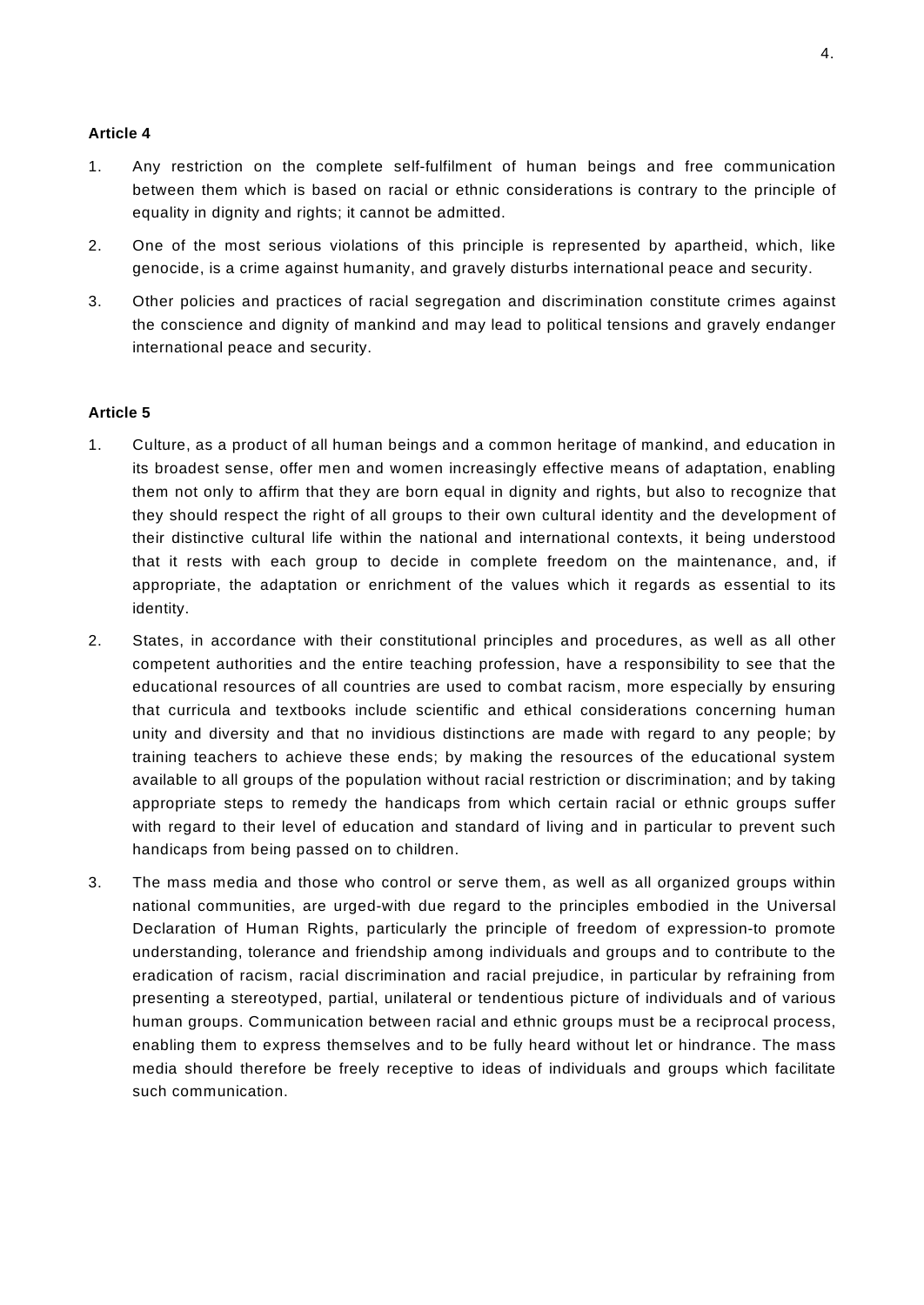#### **Article 6**

- 1. The State has prime responsibility for ensuring human rights and fundamental freedoms on an entirely equal footing in dignity and rights for all individuals and all groups.
- 2. So far as its competence extends and in accordance with its constitutional principles and procedures, the State should take all appropriate steps, inter alia by legislation, particularly in the spheres of education, culture and communication, to prevent, prohibit and eradicate racism racist propaganda, racial segregation and apartheid and to encourage the dissemination of knowledge and the findings of appropriate research in natural and social sciences on the causes and prevention of racial prejudice and racist attitudes with due regard to the principles embodied in the Universal Declaration of Human Rights and in the International Covenant on Civil and Political Rights.
- 3. Since laws proscribing racial discrimination are not in themselves sufficient, it is also incumbent on States to supplement them by administrative machinery for the systematic investigation of instances of racial discrimination, by a comprehensive framework of legal remedies against acts of racial discrimination, by broadly based education and research programmes designed to combat racial prejudice and racial discrimination and by programmes of positive political, social, educational and cultural measures calculated to promote genuine mutual . respect among groups. Where circumstances warrant, special programmes should be undertaken to promote the advancement of disadvantaged groups and, in the case of nationals, to ensure their effective participation in the decision-making processes of the community.

## **Article 7**

In addition to political, economic and social measures, law is one of the principal means of ensuring equality in dignity and rights among individuals, and of curbing any propaganda, any. form of organization or any practice which is based on ideas or theories referring to the alleged superiority of racial or ethnic groups or which seeks to justify or encourage racial hatred and discrimination in any form. States should adopt such legislation as is appropriate to this end and see that it is given effect and applied by all their services, with due regard to the principles embodied in the Universal Declaration of Human Rights. Such legislation should form part of a political, economic and social framework conducive to its implementation. Individuals and other legal entities, both public and private, must conform with such legislation and use all appropriate means to help the population as a whole to understand and apply it.

#### **Article 8**

- 1. Individuals, being entitled to an economic, social, cultural and legal order, on the national and international planes, such as to allow them to exercise all their capabilities on a basis of entire equality of rights and opportunities, have corresponding duties towards their fellows, towards the society in which they live and towards the international community. They are accordingly under an obligation to promote harmony among the peoples, to combat racism and racial prejudice and to assist by every means available to them in eradicating racial discrimination in all its forms.
- 2. In the field of racial prejudice and racist attitudes and practices, specialists in natural and social sciences and cultural studies, as well as scientific organizations and associations, are called upon to undertake objective research on a wide interdisciplinary basis; all States should encourage them to this end.